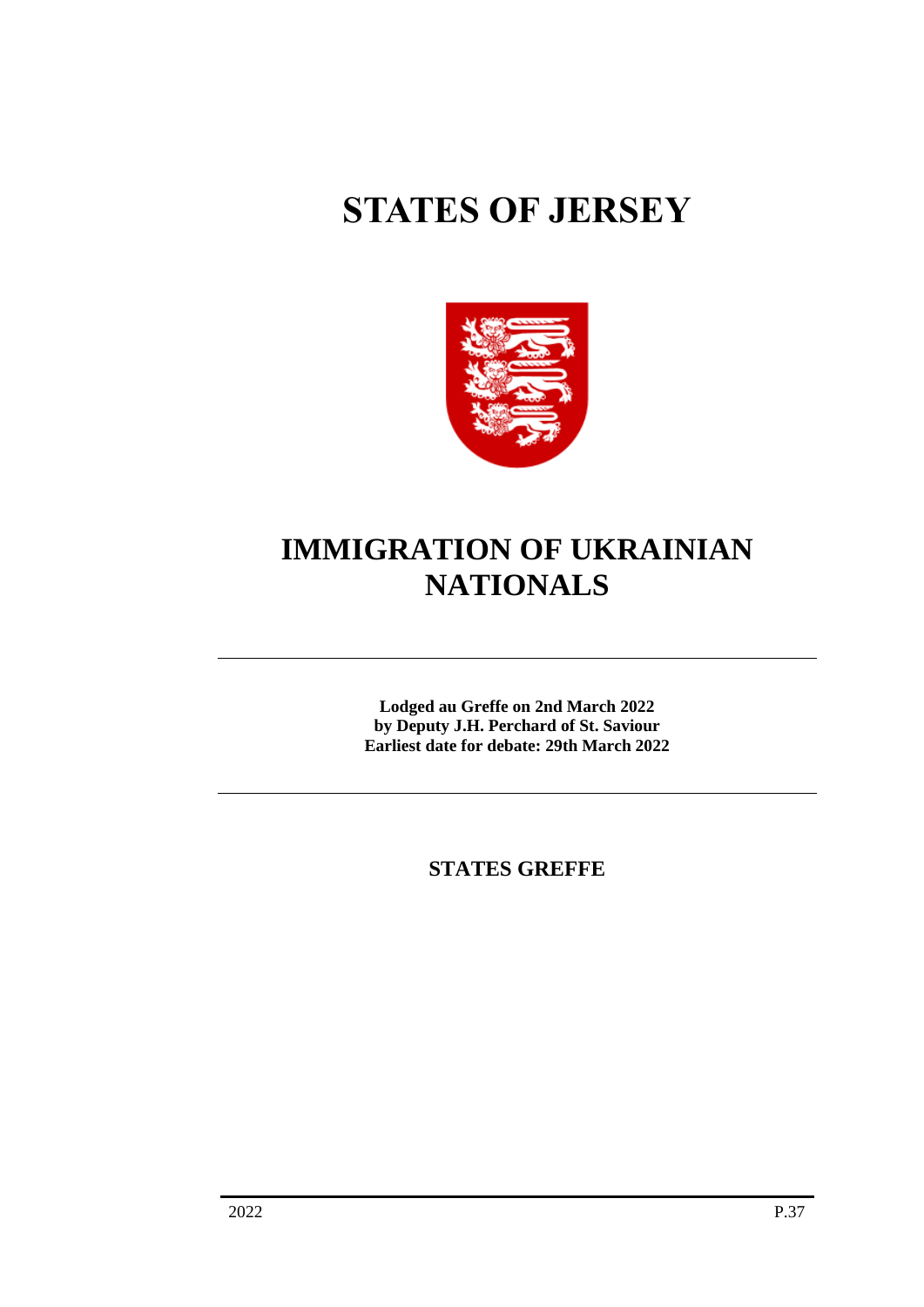### **PROPOSITION**

#### **THE STATES are asked to decide whether they are of opinion** −

- (a) to request the Minister for External Relations and Minister for Home Affairs to liaise with the relevant authorities in the UK to seek agreement that the current definition of "relative", in relation to the immigration of people displaced from Ukraine, which includes spouses, civil partners, children, siblings and dependent parents, should be expanded in Jersey to include extended family members; and
- (b) that the Government of Jersey should, over the next six months, be enabled to allow people displaced from Ukraine with relatives resident in Jersey immediate access to the island on a temporary emergency basis, giving them the right to reside with family, friends, or others for a period of at least one year from their date of arrival; and to request the Minister for External Relations and Minister for Home Affairs to liaise with the necessary authorities in the UK to seek agreement to pursue this policy, where such agreement is necessary.

DEPUTY J.H. PERCHARD OF ST. SAVIOUR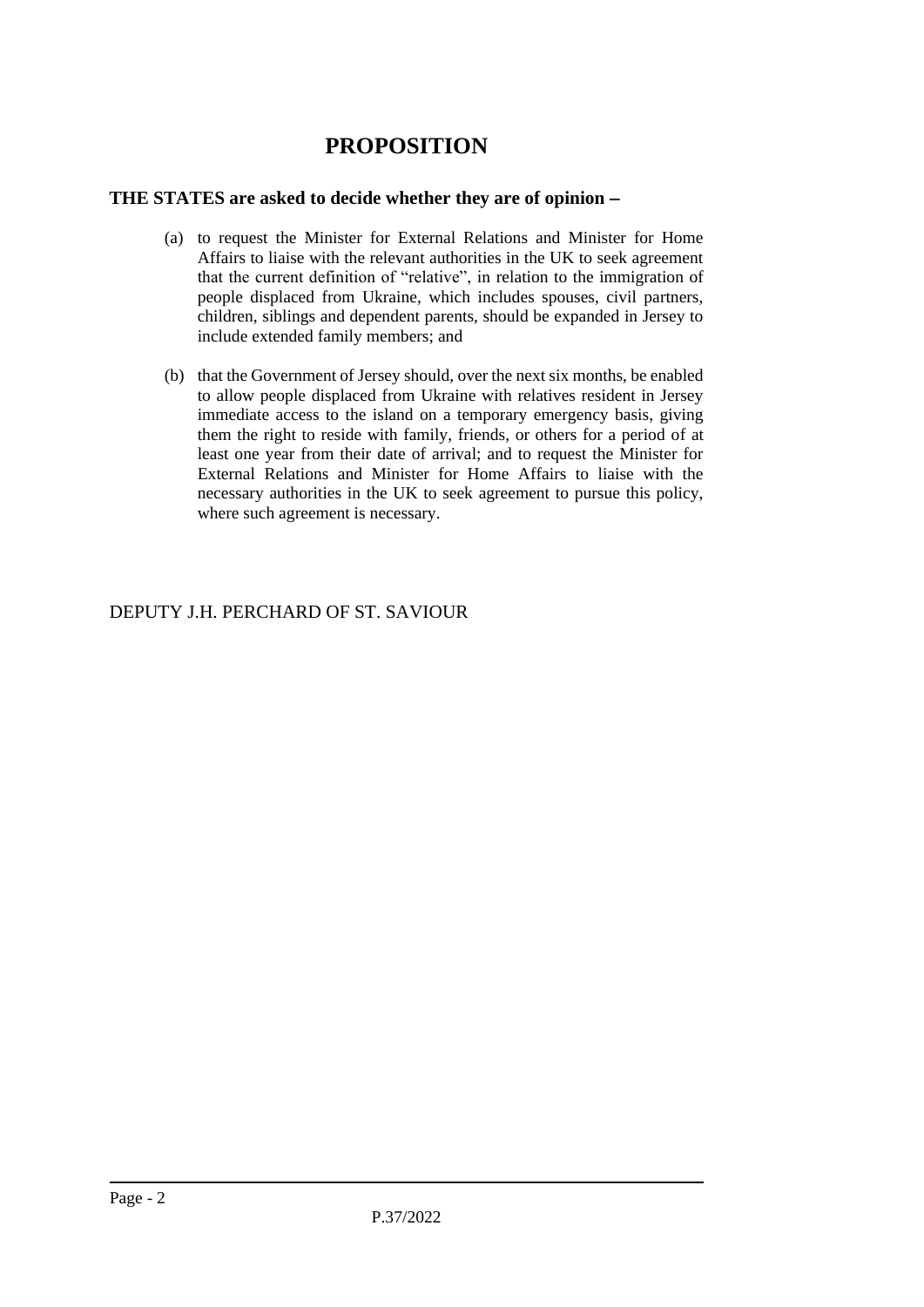#### **REPORT**

Where we are now:

Jersey's arrangements are currently mirroring those of the UK.

This means that in order to enter the Common Travel Area, Ukrainian nationals need a visa. However, they do not need a visa to enter the Schengen Area. This area covers 26 countries:

Austria, Belgium, the Czech Republic, Denmark, Estonia, Finland, France, Germany, Greece, Hungary, Iceland, Italy, Latvia, Liechtenstein, Lithuania, Luxembourg, Malta, the Netherlands, Norway, Poland, Portugal, Slovakia, Slovenia, Spain, Sweden and Switzerland.

See <https://www.etias.info/visa-requirements/ukrainian-citizens/> for details on Ukrainian nationals travelling through the Schengen Area.

Concessions have been made by the UK Government for Ukrainian nationals which means that visas can be acquired much more easily and will be issued free of charge and within 24 hours. Applicants are still required to attend a VAC (Visa Application Centre) but it does not matter which VAC (they can attend any in Europe). It is my understanding that Jersey Customs and Immigration Service has matched this concession to allow the expedient processing of visas.

At present, 'relatives' includes as spouses, civil partners, children, siblings and dependent parents. This isn't wide enough, and, as we have seen from Jersey examples, there are instances where we are allows certain adults but not their children. In one case, it is my understanding that a Jersey resident has a sister who is now allowed entry but whose child is not as nieces and nephews have not yet been included in the list of 'relatives'.

*Furthermore, at the time of writing, the UK was only allowing relatives of British nationals to seek safety in this way. However, it is likely that there will be Jersey residents who are not British nationals who wish to support their relatives seeking sanctuary here. We should not be discriminating against local residents in this way.\*\**

**\*\***Since first draft, this has now been updated to include Ukrainian nationals with relatives leaving Ukraine. However, the point still remains that we may have non-British, non-Ukrainian nationals who are **Jersey residents** who have relatives trying to escape Ukraine. From a humanitarian perspective, my view is that anyone fleeing this war with relatives who are Jersey residents should be able to seek sanctuary in the arms and homes of those Jersey relatives.

The situation is changing at pace, but right now, there are people fleeing a war zone who have relatives in Jersey. The latter are telling us that they are able and willing to financially support their fleeing family members and begging us to let them in.

I think it would be proportionate and morally right to allow these relatives to come here, to be safe and secure while we figure out the paperwork. Our long-term position will need to be clarified, but now is not the moment to hesitate in the short-term provision of safety.